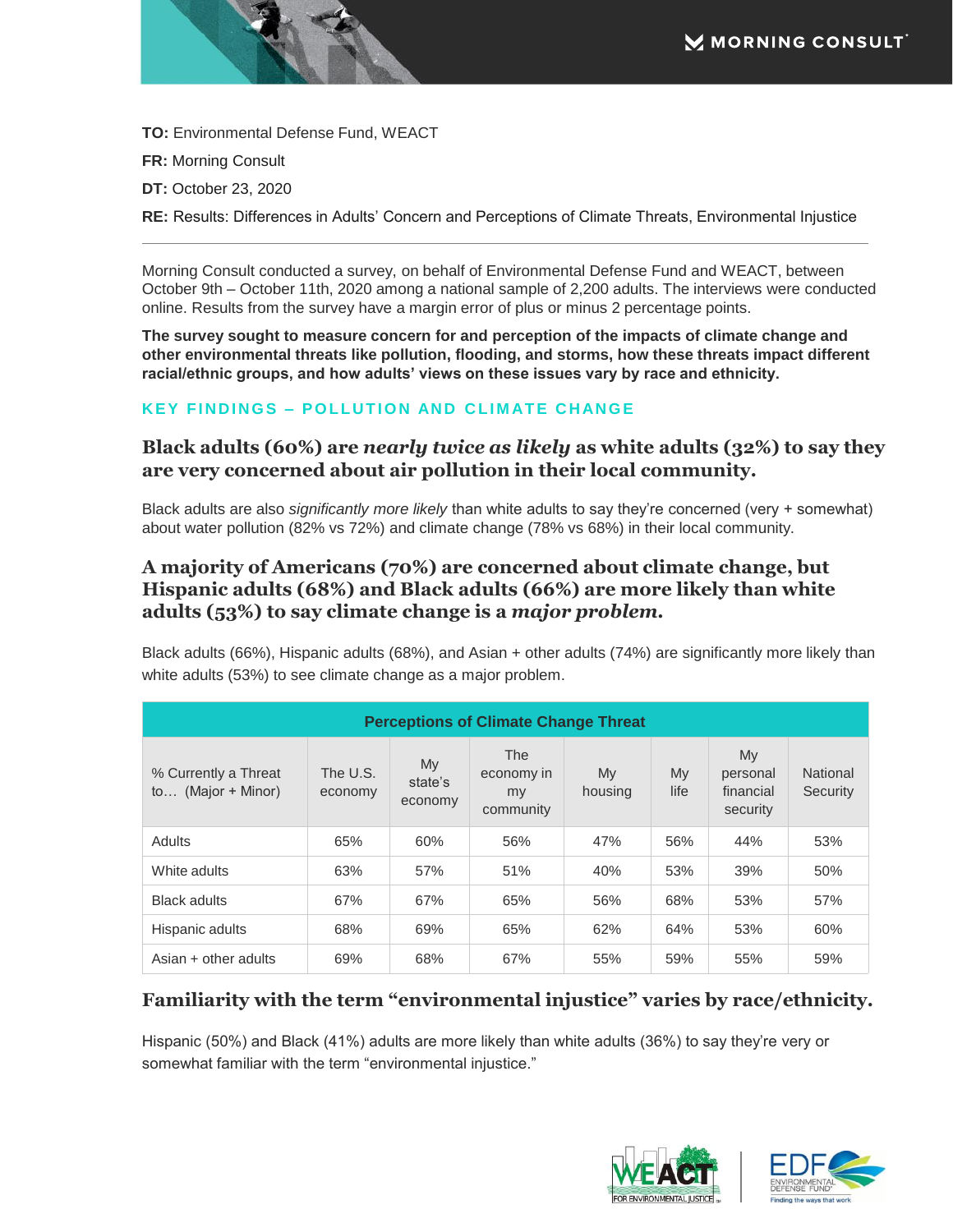# **Racial gaps in familiarity with the term "environmental injustice" reflect differences in attitudes toward it as well. Black and Hispanic adults are significantly more likely than white adults to say that environmental injustice is a major problem in the U.S.**

While 51% of Black adults and 48% of Hispanic adults view environmental injustice as a major problem in the U.S., only 33% of white adults hold the same view, a significantly lower percentage. The same holds true at the state level, where Black (41%) and Hispanic (30%) adults are significantly more likely than white adults (20%) to say environmental injustice is a major problem in their state.

### **These gaps persist in adults' understanding of their own exposure to pollution, as well as how they view other groups' exposure to pollution.**

Black adults (60%) and Hispanic adults (61%) are significantly more likely than white adults (53%) to say they experience a lot + some exposure to pollution in their daily lives. Additionally, white adults are significantly less likely than people of color to say that Black communities (25% vs 33%), Latino communities (18% vs 30%), and low-income communities (30% vs 40%) experience a lot of exposure to pollution.

# **White adults seem to be less aware of the heightened levels of pollution communities of color face.**

In fact, only 38% of white adults say Black communities face more exposure to pollution than the general population, and 34% of white adults say Latino communities face more exposure to pollution than the general population.

## **Despite demographic differences in perceived exposure to pollution, there is greater agreement among adults across racial groups about the causes of environmental injustice.**

52% of adults say corporate decisions to pollute in certain areas play a large role in contributing to environmental injustice in the U.S., including 59% of Black adults, 52% of Hispanic adults, and 50% of white adults. 51% of adults say that government regulations that allow for pollution in certain areas play a large role as well, including 61% of Black adults, 53% of Hispanic adults, and 48% of white adults.

#### **KEY FINDINGS – REDLINING**

# **Although adults across racial groups are generally unfamiliar with the term "redlining," there's a strong belief that predominantly Black neighborhoods still experience the long-term effects of redlining.**

While majorities of white (51%), Black 63% and Hispanic (55%) adults all say that predominantly Black neighborhoods still experience the long-term effects of redlining (definitely + probably), there are still differences between these groups in the extent to which they believe Black neighborhoods experience these impacts. Black adults (46%) are *significantly more likely* than both white adults (20%) and Hispanic adults (24%) to say that predominantly Black neighborhoods *definitely* still experience the long-term effects of redlining.